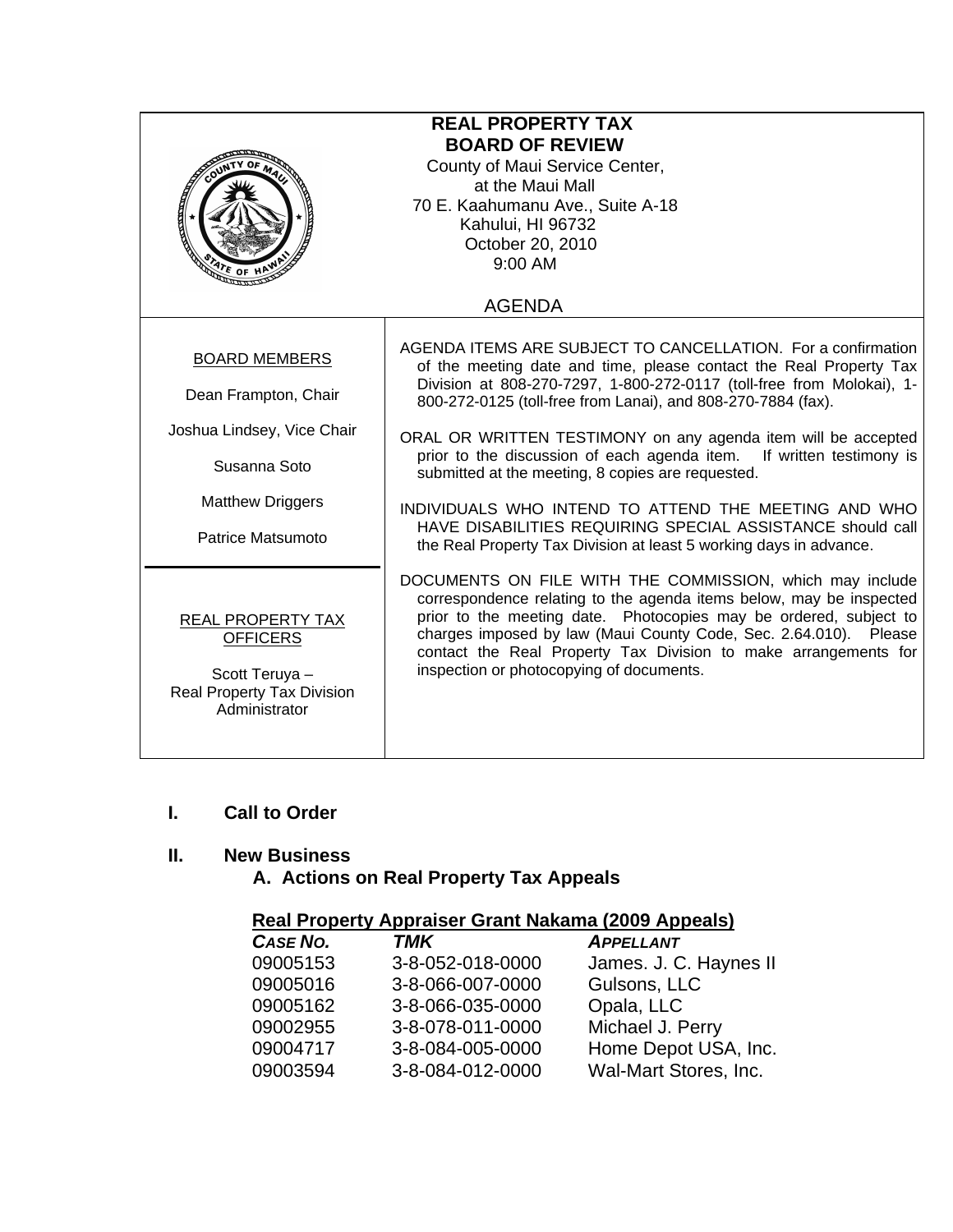#### **Real Property Appraiser Sandra Kuniyoshi (2009 Appeals)**

| CASE NO. | <b>TMK</b>       | <b>APPELLANT</b>            |
|----------|------------------|-----------------------------|
| 09002805 | 3-8-077-003-0009 | Thomas H. Duffy             |
| 09003272 | 3-9-004-143-0011 | Andrew/Jean Lynch           |
| 09003012 | 3-9-016-001-0011 | John H. Du                  |
| 09004706 | 3-9-016-002-0049 | Duffy Herman                |
| 09005757 | 3-9-020-001-0005 | <b>EMCON Services, Inc.</b> |
| 09006247 | 3-9-020-016-0122 | <b>Frank Peters</b>         |
| 09002847 | 3-9-020-028-0063 | Alice J. Morris             |

## **Real Property Appraiser Kari Stockwell (2009 Appeals)**

| CASE NO. | TMK              | <b>APPELLANT</b>     |
|----------|------------------|----------------------|
| 09003243 | 4-2-001-028-0081 | Richard B. Lemmerman |
| 09004470 | 4-2-001-028-0086 | Jayne McCann         |

#### **Real Property Appraiser Kyle Shimizu (2009 Appeals)**

| CASE NO. | TMK              | <b>APPELLANT</b>                |
|----------|------------------|---------------------------------|
| 09003446 | 4-2-002-005-0001 | Donald/Barbara Pospisil         |
| 09003448 | 4-2-002-005-0002 | Leon/Joyce Lunt                 |
| 09003393 | 4-2-002-005-0003 | Carolyn/Edward Shaw             |
| 09003454 | 4-2-002-005-0004 | Arthur/Lillian Mori             |
| 09003456 | 4-2-002-005-0006 | Jean E. Challenger              |
| 09003452 | 4-2-002-005-0007 | <b>Safeco Trust Company</b>     |
| 09003450 | 4-2-002-005-0008 | <b>Chris/Toni MacAskill</b>     |
| 09003449 | 4-2-002-005-0009 | Gregovich/Jouravel              |
| 09003447 | 4-2-002-005-0010 | Hollett/Fiala                   |
| 09003549 | 4-2-002-005-0011 | Napili Kai, Ltd.                |
| 09003417 | 4-2-002-005-0014 | Napili Kai, Ltd.                |
| 09003415 | 4-2-002-005-0016 | Napili Kai, Ltd.                |
| 09003414 | 4-2-002-007-0002 | Napili Kai, Ltd.                |
| 09003412 | 4-2-002-007-0004 | Napili Kai, Ltd.                |
| 09003410 | 4-2-002-007-0007 | Napili Kai, Ltd.                |
| 09003406 | 4-2-002-007-0010 | Napili Kai, Ltd.                |
| 09003395 | 4-3-002-026-0000 | Napili Kai, Ltd.                |
| 09003397 | 4-3-002-027-0000 | Napili Kai, Ltd.                |
| 09003399 | 4-3-002-028-0000 | Napili Kai, Ltd.                |
| 09003400 | 4-3-002-029-0000 | Napili Kai, Ltd.                |
| 09003443 | 4-2-002-005-0012 | Clay/Cheryl Johnson             |
| 09003441 | 4-2-002-005-0013 | <b>Stephanie T Mendel Trust</b> |
| 09003439 | 4-2-002-005-0015 | <b>Elliot Family Trust</b>      |
| 09003437 | 4-2-002-005-0020 | <b>Betts Family Trust</b>       |
| 09003435 | 4-2-002-007-0001 | Boyd/Xiomara Jeffrey            |
| 09003431 | 4-2-002-007-0003 | Patricia/Sheldon Milligan       |
| 09003416 | 4-2-002-007-0008 | Hoyt/Hoyt-Bray/Bray             |
| 09003408 | 4-2-002-007-0012 | <b>Paul/Rita Engler</b>         |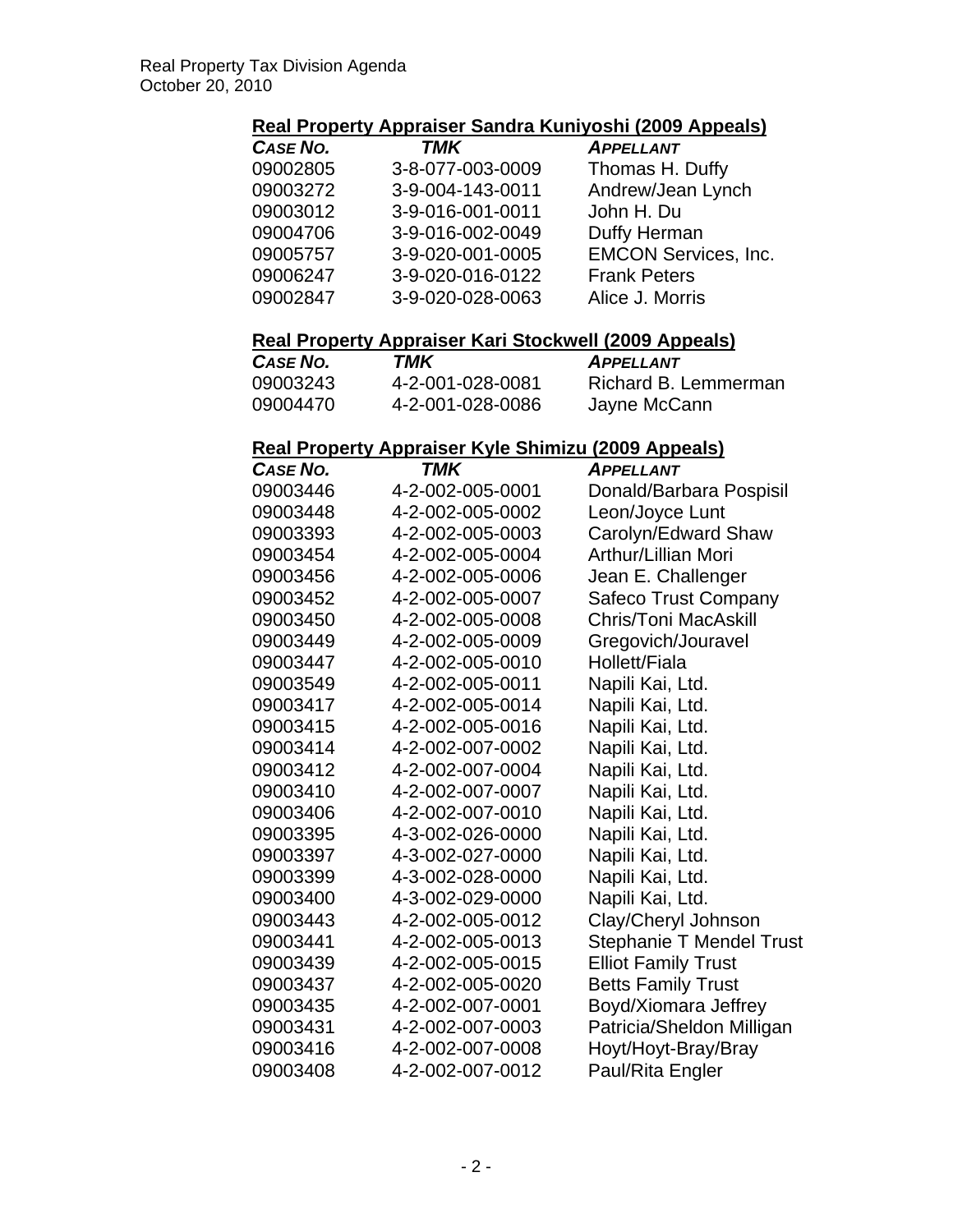# **Real Property Appraiser Kyle Shimizu (2009 Appeals cont'd)**

| CASE NO. | TMK              | <b>APPELLANT</b>                |
|----------|------------------|---------------------------------|
| 09003407 | 4-2-002-007-0013 | <b>Ulrich Family Trust</b>      |
| 09003405 | 4-2-002-007-0018 | G. Glair Bradshaw Family Trust  |
| 09003401 | 4-2-002-007-0020 | M E Reinhold Family Partnership |
| 09004164 | 4-3-010-009-0039 | Walter G. Jennings              |

## **Real Property Appraiser Lewis Dela Cruz (2010 Appeals)**

| CASE NO. | TMK              | <b>APPELLANT</b>      |
|----------|------------------|-----------------------|
| 09000689 | 4-3-008-001-0007 | Donald/Carrie Barnett |
| 09002687 | 4-3-008-001-0023 | Donald/Carrie Barnett |

#### **Real Property Appraiser Scott Wells (2009 Appeals)**

| CASE NO. | TMK              | <b>APPELLANT</b>             |
|----------|------------------|------------------------------|
| 09002936 | 2-8-002-128-0000 | Michael J. Perry             |
| 09003295 | 4-2-003-018-0000 | James/Lynn Foster            |
| 09006143 | 4-2-003-036-0000 | A. Diane Williams            |
| 09005743 | 4-2-003-038-0000 | Anita T. Froe                |
| 09002779 | 4-2-003-051-0000 | Douglas Ross                 |
| 09003091 | 4-2-003-082-0000 | Thomas S. Laird              |
| 09004979 | 4-2-003-084-0000 | Imran/Dorothy Zubair         |
| 08001132 | 4-2-004-001-0000 | Kapalua Ventures, LLC (2008) |
| 09006182 | 4-2-004-001-0000 | Maui Kauhale, LLC (2009)     |
| 09003349 | 4-2-005-010-0000 | Peter F. Geraci              |
| 09003297 | 4-2-006-011-0000 | Peter F. Geraci              |
| 09003528 | 4-2-005-013-0000 | <b>Arthur/Lilian Bosse</b>   |
| 09004980 | 4-2-005-033-0000 | Richard C. Williams          |
| 09003226 | 4-2-005-058-0000 | Michael/Michel Schlup        |
| 09003218 | 4-2-006-001-0026 | Barton Y. Shigemura          |
| 09003294 | 4-2-006-001-0029 | <b>BKWC Trust</b>            |
| 09003538 | 4-2-006-001-0034 | George T. Blankenheim        |

#### **Real Property Appraiser Wes Yoshioka (2009 Appeals)**

| CASE NO. | <b>TMK</b>       | <b>APPELLANT</b>                  |
|----------|------------------|-----------------------------------|
| 09003524 | 4-2-004-025-0000 | Maui Land and Pineapple Co., Inc. |
| 09003256 | 4-2-006-011-0000 | Maui Land and Pineapple Co., Inc. |
| 09003500 | 4-2-009-026-0000 | Maui Land and Pineapple Co., Inc. |
| 09005596 | 4-2-009-002-0000 | Honolua Ridge 1 RE LLC            |
| 09003375 | 4-2-009-005-0000 | Honolua Ridge 1 RE LLC            |
| 09005604 | 4-2-009-015-0000 | Honolua Ridge 1 RE LLC            |
| 09005583 | 4-2-009-016-0000 | Honolua Ridge 1 RE LLC            |
| 08000957 | 4-2-004-046-0000 | Kapalua Ventures LLC (2008)       |
| 09006181 | 4-2-004-046-0000 | Maui Kauhale, LLC (2009)          |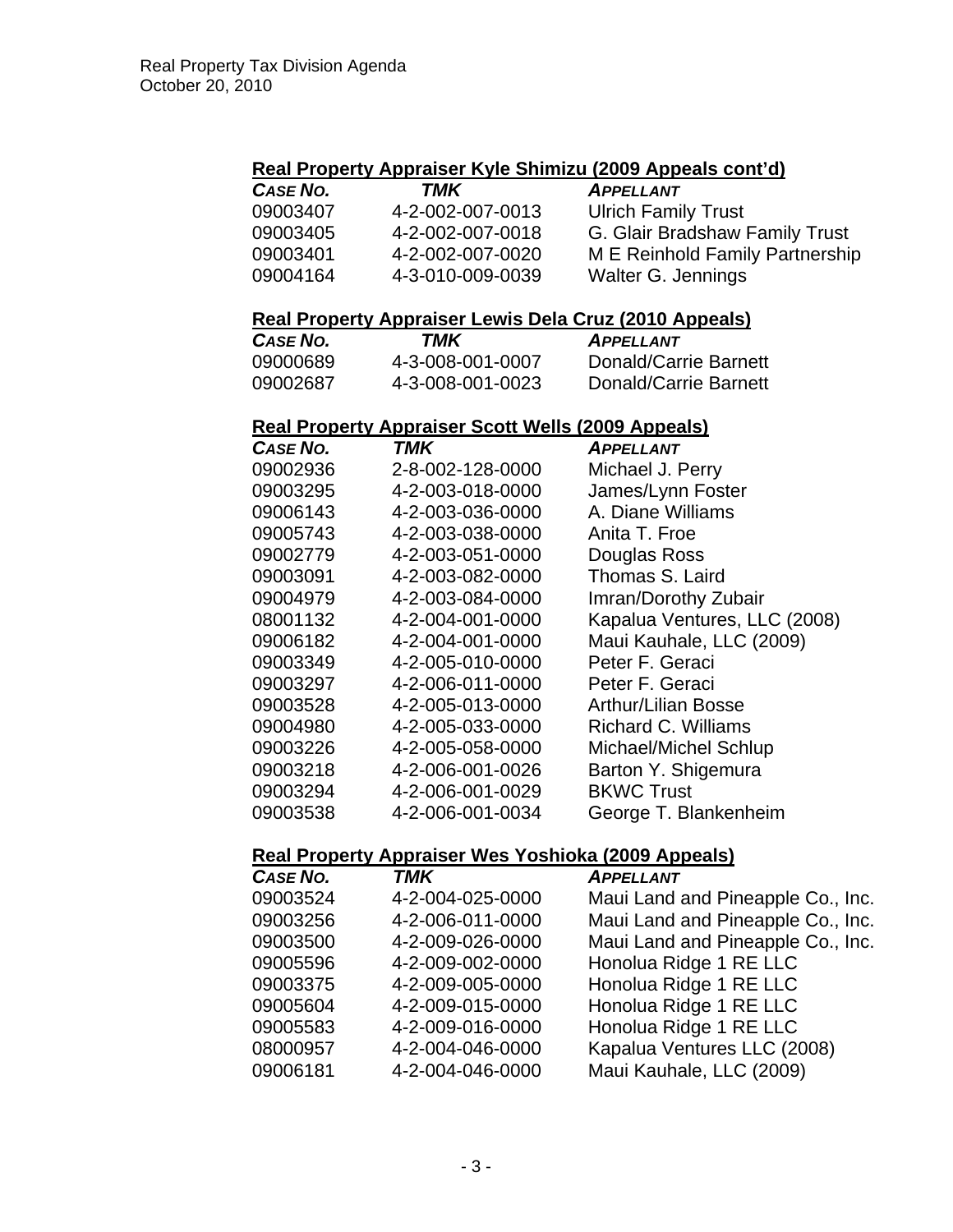# **Real Property Appraiser Wes Yoshioka (2010 Appeals)**

| .               | <u>190.000</u>   | $-1$                |
|-----------------|------------------|---------------------|
| <b>CASE NO.</b> | TMK              | <b>APPELLANT</b>    |
| 1008479         | 4-2-004-015-0000 | <b>Ritz-Carlton</b> |
| 1007732         | 4-2-004-021-0001 | <b>Ritz-Carlton</b> |
| 1007742         | 4-2-004-021-0002 | <b>Ritz-Carlton</b> |
| 1007751         | 4-2-004-021-0004 | <b>Ritz-Carlton</b> |
| 1007765         | 4-2-004-021-0007 | <b>Ritz-Carlton</b> |
| 1007789         | 4-2-004-021-0009 | <b>Ritz-Carlton</b> |
| 1007796         | 4-2-004-021-0010 | <b>Ritz-Carlton</b> |
|                 |                  |                     |
| 1007893         | 4-2-004-021-0013 | <b>Ritz-Carlton</b> |
| 1007901         | 4-2-004-021-0014 | <b>Ritz-Carlton</b> |
| 1007912         | 4-2-004-021-0015 | <b>Ritz-Carlton</b> |
| 1007920         | 4-2-004-021-0016 | <b>Ritz-Carlton</b> |
| 1007931         | 4-2-004-021-0018 | <b>Ritz-Carlton</b> |
| 1007937         | 4-2-004-021-0019 | <b>Ritz-Carlton</b> |
| 1007941         | 4-2-004-021-0020 | <b>Ritz-Carlton</b> |
| 1007947         | 4-2-004-021-0021 | <b>Ritz-Carlton</b> |
| 1007356         | 4-2-004-021-0022 | <b>Ritz-Carlton</b> |
| 1007956         | 4-2-004-021-0023 | <b>Ritz-Carlton</b> |
| 1007962         | 4-2-004-021-0024 | <b>Ritz-Carlton</b> |
| 1007969         | 4-2-004-021-0026 | <b>Ritz-Carlton</b> |
| 1007987         | 4-2-004-021-0027 | <b>Ritz-Carlton</b> |
| 1007993         | 4-2-004-021-0029 | <b>Ritz-Carlton</b> |
| 1007995         | 4-2-004-021-0030 | <b>Ritz-Carlton</b> |
| 1008000         | 4-2-004-021-0031 | <b>Ritz-Carlton</b> |
|                 |                  |                     |
| 1008004         | 4-2-004-021-0032 | <b>Ritz-Carlton</b> |
| 1008020         | 4-2-004-021-0035 | <b>Ritz-Carlton</b> |
| 1008023         | 4-2-004-021-0036 | <b>Ritz-Carlton</b> |
| 1008025         | 4-2-004-021-0037 | <b>Ritz-Carlton</b> |
| 1008027         | 4-2-004-021-0038 | <b>Ritz-Carlton</b> |
| 1008031         | 4-2-004-021-0039 | <b>Ritz-Carlton</b> |
| 1008034         | 4-2-004-021-0040 | <b>Ritz-Carlton</b> |
| 1008036         | 4-2-004-021-0041 | <b>Ritz-Carlton</b> |
| 1008039         | 4-2-004-021-0042 | Ritz-Carlton        |
| 1008043         | 4-2-004-021-0044 | <b>Ritz-Carlton</b> |
| 1008048         | 4-2-004-021-0045 | <b>Ritz-Carlton</b> |
| 1008054         | 4-2-004-021-0047 | <b>Ritz-Carlton</b> |
| 1008058         | 4-2-004-021-0048 | <b>Ritz-Carlton</b> |
| 1008061         | 4-2-004-021-0049 | <b>Ritz-Carlton</b> |
| 1008065         | 4-2-004-021-0050 | <b>Ritz-Carlton</b> |
| 1008070         | 4-2-004-021-0051 | <b>Ritz-Carlton</b> |
| 1008071         | 4-2-004-021-0052 | <b>Ritz-Carlton</b> |
|                 |                  |                     |
| 1008143         | 4-2-004-021-0054 | <b>Ritz-Carlton</b> |
| 1008157         | 4-2-004-021-0055 | <b>Ritz-Carlton</b> |
| 1008163         | 4-2-004-021-0056 | <b>Ritz-Carlton</b> |
| 1008172         | 4-2-004-021-0058 | <b>Ritz-Carlton</b> |
| 1008180         | 4-2-004-021-0059 | <b>Ritz-Carlton</b> |
| 1008188         | 4-2-004-021-0060 | <b>Ritz-Carlton</b> |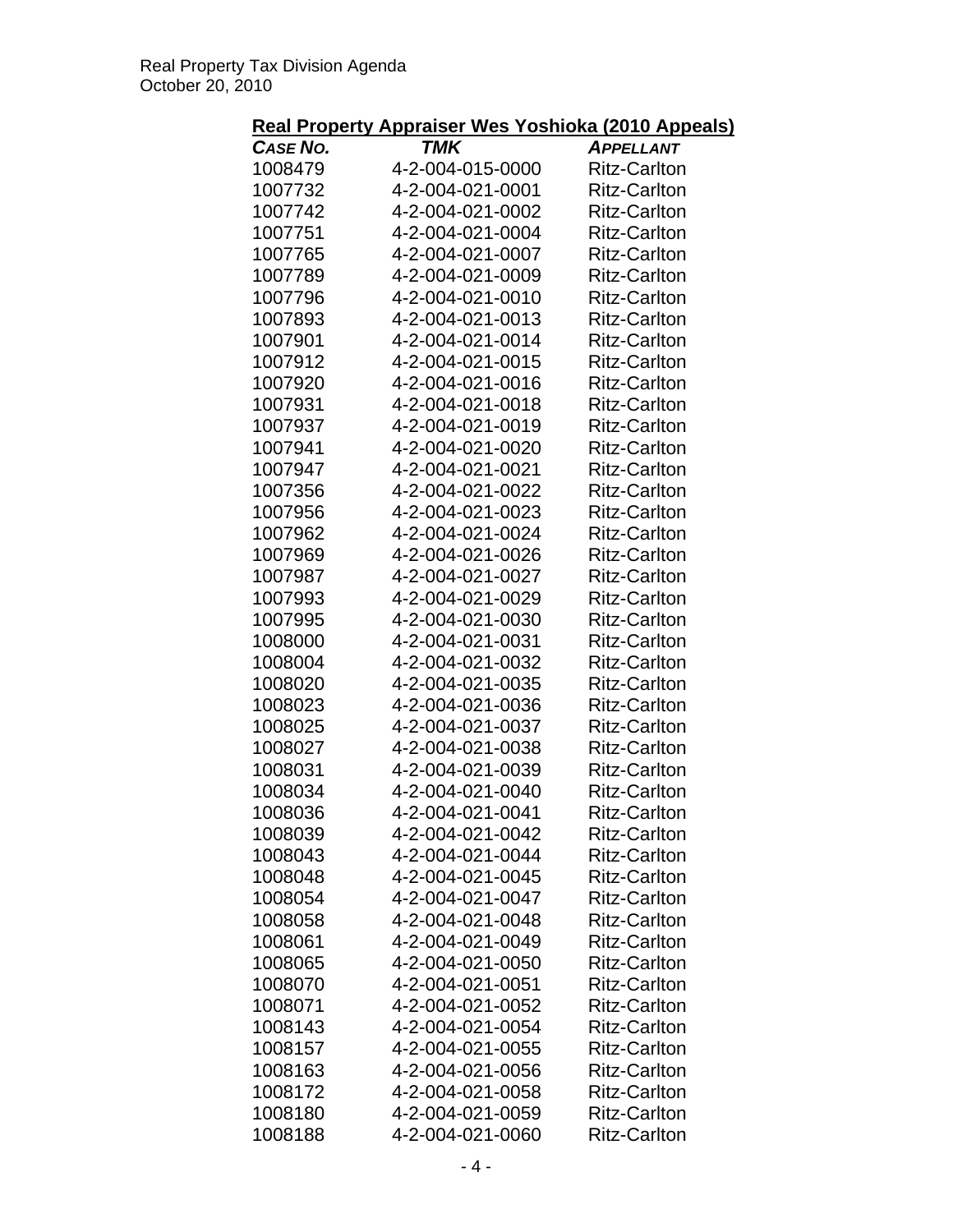# **Real Property Appraiser Wes Yoshioka (2010 Appeals cont'd)**

| CASE NO. | TMK              | <b>APPELLANT</b>    |
|----------|------------------|---------------------|
| 1008195  | 4-2-004-021-0065 | <b>Ritz-Carlton</b> |
| 1008201  | 4-2-004-021-0066 | <b>Ritz-Carlton</b> |
| 1008207  | 4-2-004-021-0067 | <b>Ritz-Carlton</b> |
| 1008212  | 4-2-004-021-0068 | <b>Ritz-Carlton</b> |
| 1008482  | 4-2-004-021-0070 | <b>Ritz-Carlton</b> |
| 1008487  | 4-2-004-021-0073 | <b>Ritz-Carlton</b> |
| 1008491  | 4-2-004-021-0074 | <b>Ritz-Carlton</b> |
| 1008498  | 4-2-004-021-0076 | <b>Ritz-Carlton</b> |
| 1008503  | 4-2-004-021-0077 | <b>Ritz-Carlton</b> |
| 1008514  | 4-2-004-021-0080 | <b>Ritz-Carlton</b> |
| 1008579  | 4-2-004-021-0082 | <b>Ritz-Carlton</b> |
| 1008542  | 4-2-004-021-0083 | <b>Ritz-Carlton</b> |
| 1008553  | 4-2-004-021-0084 | <b>Ritz-Carlton</b> |
| 1008605  | 4-2-004-021-0085 | <b>Ritz-Carlton</b> |
| 1008617  | 4-2-004-021-0086 | <b>Ritz-Carlton</b> |
| 1008629  | 4-2-004-021-0087 |                     |
|          | 4-2-004-021-0090 | <b>Ritz-Carlton</b> |
| 1008647  |                  | <b>Ritz-Carlton</b> |
| 1008654  | 4-2-004-021-0091 | <b>Ritz-Carlton</b> |
| 1008663  | 4-2-004-021-0092 | <b>Ritz-Carlton</b> |
| 1008669  | 4-2-004-021-0093 | <b>Ritz-Carlton</b> |
| 1008675  | 4-2-004-021-0094 | <b>Ritz-Carlton</b> |
| 1008855  | 4-2-004-021-0097 | <b>Ritz-Carlton</b> |
| 1008860  | 4-2-004-021-0098 | <b>Ritz-Carlton</b> |
| 1008862  | 4-2-004-021-0103 | <b>Ritz-Carlton</b> |
| 1008865  | 4-2-004-021-0104 | <b>Ritz-Carlton</b> |
| 1008867  | 4-2-004-021-0105 | <b>Ritz-Carlton</b> |
| 1008870  | 4-2-004-021-0106 | <b>Ritz-Carlton</b> |
| 1008871  | 4-2-004-021-0107 | <b>Ritz-Carlton</b> |
| 1007723  | 4-2-004-021-0108 | <b>Ritz-Carlton</b> |
| 1007740  | 4-2-004-021-0109 | <b>Ritz-Carlton</b> |
| 1007745  | 4-2-004-021-0110 | <b>Ritz-Carlton</b> |
| 1007754  | 4-2-004-021-0111 | <b>Ritz-Carlton</b> |
| 1007758  | 4-2-004-021-0112 | <b>Ritz-Carlton</b> |
| 1007761  | 4-2-004-021-0113 | <b>Ritz-Carlton</b> |
| 1007762  | 4-2-004-021-0114 | <b>Ritz-Carlton</b> |
| 1007778  | 4-2-004-021-0115 | <b>Ritz-Carlton</b> |
| 1007782  | 4-2-004-021-0116 | <b>Ritz-Carlton</b> |
| 1007786  | 4-2-004-021-0117 | <b>Ritz-Carlton</b> |
| 1007794  | 4-2-004-021-0118 | <b>Ritz-Carlton</b> |
| 1007798  | 4-2-004-021-0119 | <b>Ritz-Carlton</b> |
| 1007803  | 4-2-004-021-0120 | <b>Ritz-Carlton</b> |
| 1007807  | 4-2-004-021-0121 | <b>Ritz-Carlton</b> |
| 1007811  | 4-2-004-021-0122 | <b>Ritz-Carlton</b> |
| 1007818  | 4-2-004-021-0123 | <b>Ritz-Carlton</b> |
| 1007861  | 4-2-004-021-0124 | <b>Ritz-Carlton</b> |
| 1007870  | 4-2-004-021-0125 | <b>Ritz-Carlton</b> |
|          |                  |                     |